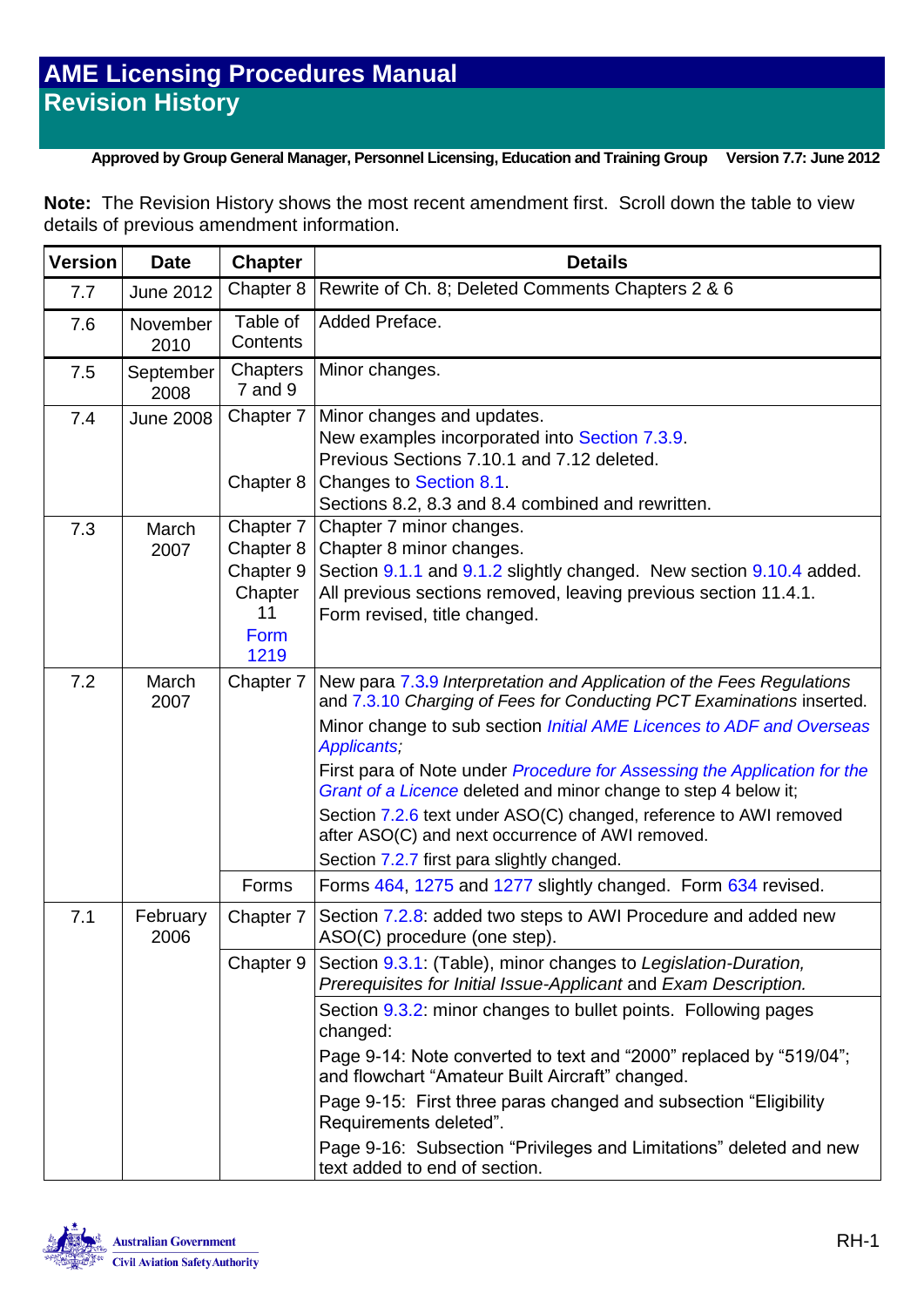| Approved by Group General Manager, Personnel Licensing, Education and Training Group Version 7.7: June 2012 |                  |                        |                                                                                                                                                                                                                                                                                                                                                                                                                                               |
|-------------------------------------------------------------------------------------------------------------|------------------|------------------------|-----------------------------------------------------------------------------------------------------------------------------------------------------------------------------------------------------------------------------------------------------------------------------------------------------------------------------------------------------------------------------------------------------------------------------------------------|
| 7.0                                                                                                         | December<br>2005 | All                    | Licensing, Aircraft Registration and Publications (LARP) database<br>replaced with the Aviation Information Regulatory System (AIRS)<br>database. Changes following CASA restructure incorporated and<br>introduction of CASA Licensing and Registration Centre.                                                                                                                                                                              |
|                                                                                                             |                  | Forms                  | New Form 053 Payments Authorisation form introduced.                                                                                                                                                                                                                                                                                                                                                                                          |
| 6.2                                                                                                         | November<br>2005 | Chapter 6<br>Chapter 8 | Inserted new paragraphs 6.2.3 and 6.2.4, renumbered previous 6.2.3<br>as 6.2.5 and renumbered subsequent sections.<br>CTC Examinations Guide table under 8.3.2 revised (2 WA2 changed<br>to 2 WZ, and other changes).                                                                                                                                                                                                                         |
|                                                                                                             |                  | Forms                  | Under 8.3.4, aircraft name added to Type Numbers in Stream 1 and 2.<br>Forms 1272 1274 and 1275: Slight change in Group Ratings columns.<br>Forms 332 and 334 updated. Forms 331 and 335 deleted.                                                                                                                                                                                                                                             |
| 6.1                                                                                                         | August<br>2005   | Chapter 6              | Sections 6.2.6 and 6.4.9, under assessment by AWI(C), Step 3(c)<br>changed to reflect updating the list of approved courses.                                                                                                                                                                                                                                                                                                                  |
|                                                                                                             |                  | Chapter 8              | Section 8.2.2, third bullet point in table updated.<br>Section 8.2.3, first three paragraphs changed to introduce references<br>to CTC Information Bulletin No. 3 and AME Syllabus.<br>Section 8.3.3, new bullet point added after bullet 6.<br>Section 8.3.5, list of assessment forms in Step 4 updated.<br>Section 8.3.5, (Rating Tables). New rating Tables inserted.                                                                     |
|                                                                                                             |                  | Forms                  | Forms 332, 345, 346, 1119, 1270, 1275, 1276 updated.                                                                                                                                                                                                                                                                                                                                                                                          |
| 6.0                                                                                                         | <b>July 2005</b> | All                    | Complete manual re-issued to reflect changes introduced by re-<br>structure of CASA. Changes include:<br>Changing title of sponsor<br>Changing Area and Airline offices to Field offices<br>Changing AME Licensing Section and Maintenance Personnel<br>Section (MPS) to Maintenance Personnel Licensing (MPL).                                                                                                                               |
|                                                                                                             |                  | Chapter 6              | Section 6.3.1 New paragraph added.                                                                                                                                                                                                                                                                                                                                                                                                            |
|                                                                                                             |                  | Chapter 8              | Sections 8.3.2, 8.3.3 and 8.3.4 changed to incorporate new forms<br>introduced.<br>Numerous changes throughout the chapter, mainly pertaining to                                                                                                                                                                                                                                                                                              |
|                                                                                                             |                  | <b>Chapter 9</b>       | maintenance authority for amateur-built and kit-built aircraft.                                                                                                                                                                                                                                                                                                                                                                               |
|                                                                                                             |                  | <b>New</b><br>Forms    | Following new forms introduced:<br>1270 CTC Examination Results - Mechanical<br>1271 Checklist - FSMS Assessment - Avionics<br>1272 Checklist - ADF CTC Assessment - Mechanical<br>1273 Checklist - ADF CTC Assessment - Avionics<br>1274 Checklist - FSMS Assessment - Mechanical<br>1275 Checklist – Overseas CTC Assessment – Mechanical<br>1276 CTC Examination Results - Avionics<br>1277 Checklist - Overseas CTC Assessment - Avionics |



 $\bullet$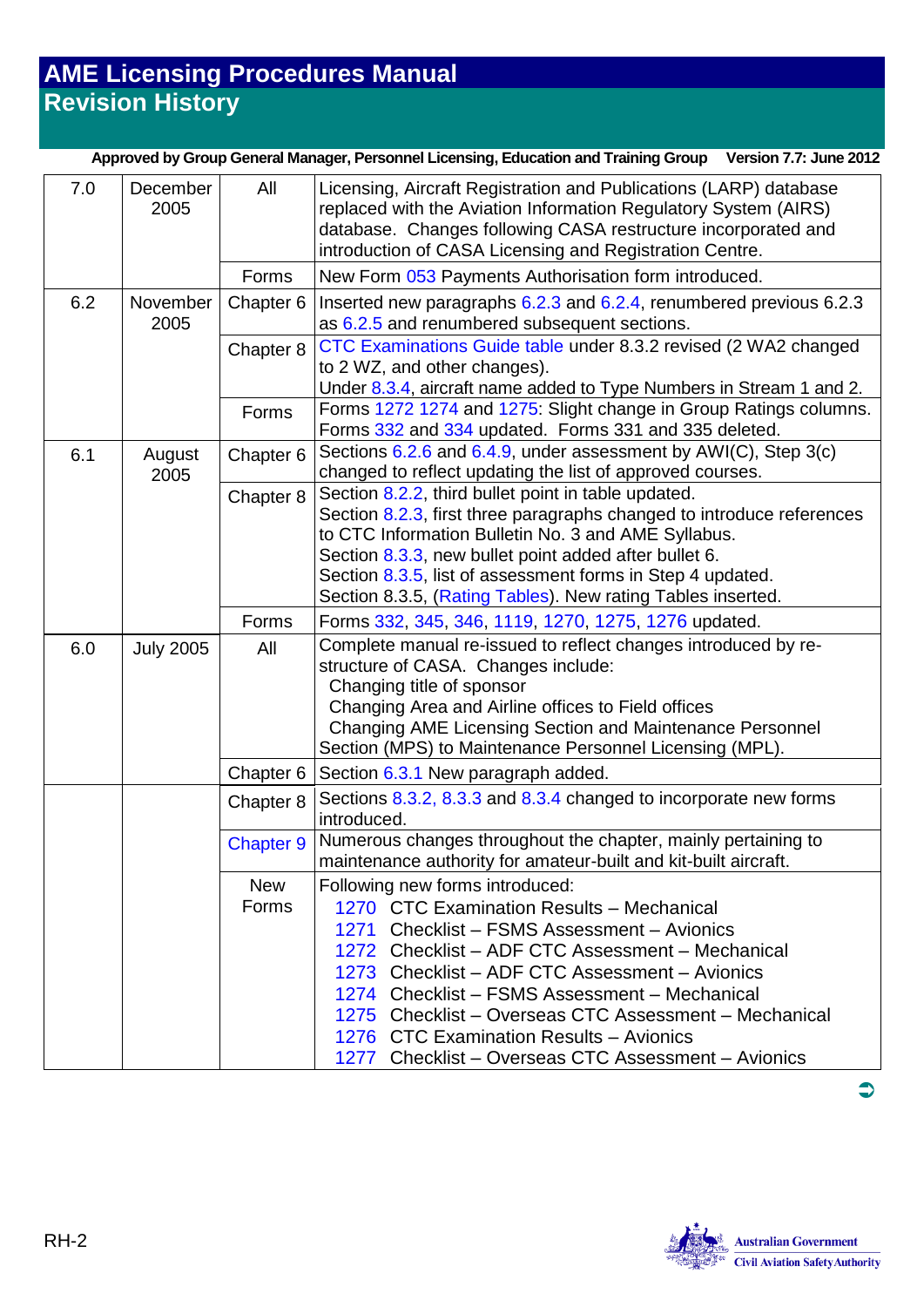#### **Approved by Group General Manager, Personnel Licensing, Education and Training Group Version 7.7: June 2012**

| 5.5 | April 2005              | Chapter 8        | Section 8.2.1 Recognise authorisations that are equivalent to CPL<br>level for CTC.                                                                                                     |
|-----|-------------------------|------------------|-----------------------------------------------------------------------------------------------------------------------------------------------------------------------------------------|
|     |                         |                  | Section 8.3.3 - Last row of table, "Airframe" column: inserted "7 FM"                                                                                                                   |
| 5.4 | <b>December</b><br>2004 | Chapter<br>11    | Section 11.5.1 New procedure "Notification of Review Rights"<br>introduced.                                                                                                             |
|     |                         | Forms            | New forms 1255 and 1256 introduced.                                                                                                                                                     |
| 5.3 | November<br>2004        | Chapter 7        | Section 7.5.3 and 7.5.4 changed to remove 'AA' as an option for<br>renewal.                                                                                                             |
| 5.2 | October                 | Chapter 7        | In Section 7.2.1 "AWI(C)" changed to "AWI".                                                                                                                                             |
|     | 2004                    | Chapter 8        | Note 3 added to CTC Examinations Guide table in Section 8.3.3 and<br>minor change to details against 'Iroquois'.                                                                        |
|     |                         | Form 374         | "Payment of Fees" amount changed (to \$215), and "NZ Aircraft<br>Maintenance Engineer" section changed.                                                                                 |
|     |                         | Form<br>1194     | Check item "Examination fee" changed to "PCT Assessment" and<br>condition on 25% reduction on rating fee inserted.                                                                      |
|     |                         | Form<br>1218     | "Yes", "No" check boxes added to item 3.2.2.                                                                                                                                            |
| 5.1 | June 2004               | Chapter 9        | In Section 9.3.1, note added against Restrictions/Limitations -<br>Qualifications and the first bullet point against Privileges changed.                                                |
| 5.0 | April 2004              | Chapter<br>10    | Chapter 10 Introduction to LARP Procedures removed from the<br>manual and Chapter 10 reserved for later use. The LARP User<br>Manual is now a separate manual residing in CASA connect. |
|     |                         | <b>Chapter 7</b> | Minor text changes.                                                                                                                                                                     |
|     |                         | <b>Chapter 9</b> | Minor text changes.                                                                                                                                                                     |
|     |                         | <b>Forms</b>     | Minor changes to Forms 346, 350, 352, 353, 378, 608, 635, 636, 1194<br>and 1195.                                                                                                        |



 $\bullet$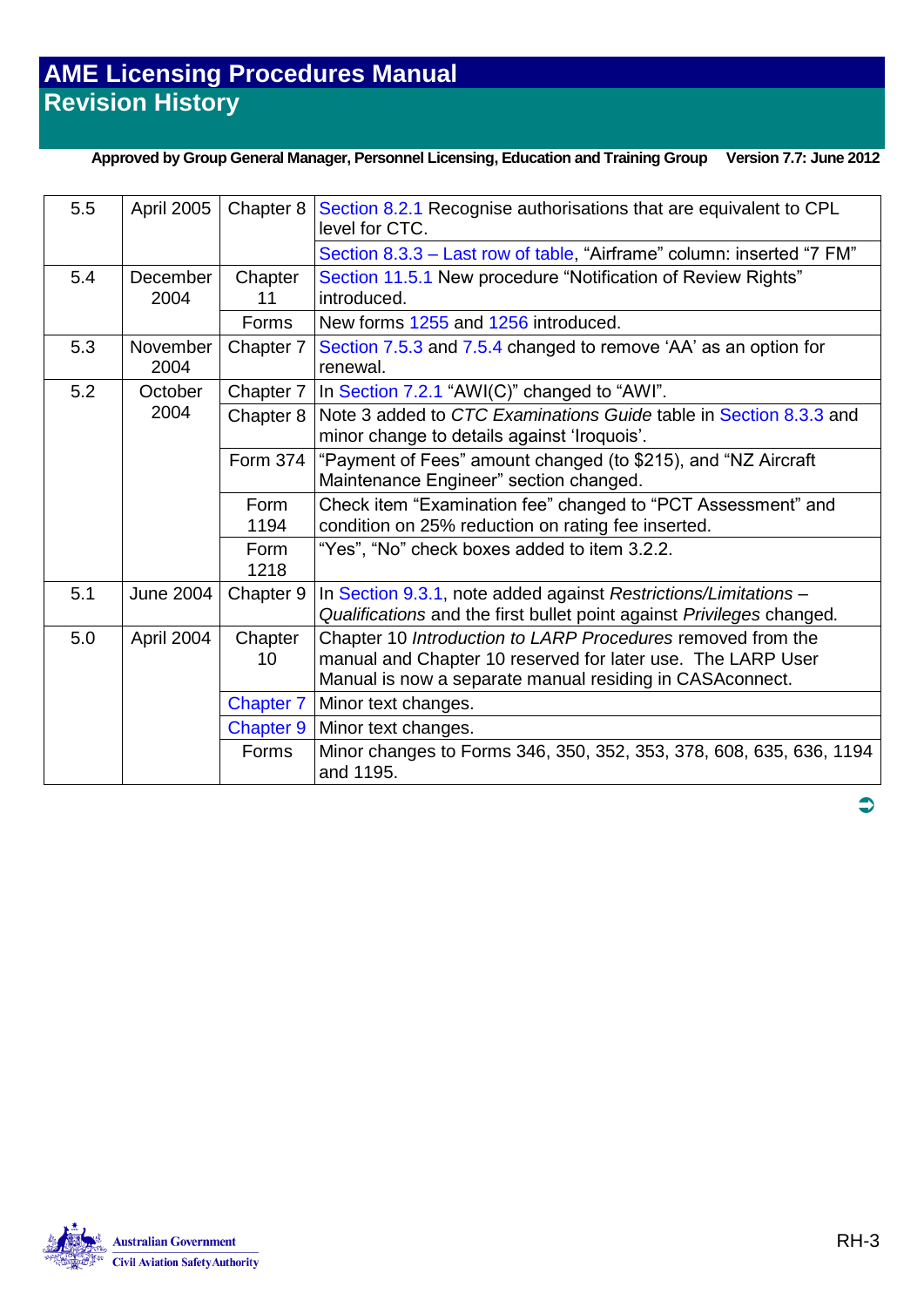#### **Approved by Group General Manager, Personnel Licensing, Education and Training Group Version 7.7: June 2012**

| 4.5           | December<br>2003 | Chapter 7            | New Section 7.14 Group Classification of Aircraft and Engines for<br><b>AME Licence Rating Purposes introduced.</b>                                         |
|---------------|------------------|----------------------|-------------------------------------------------------------------------------------------------------------------------------------------------------------|
|               |                  | <b>Chapter 8</b>     | In table under Section 8.2.2, bullet point added under ADF Personnel /<br>Qualifications.                                                                   |
|               |                  |                      | In table under Section 8.2.3, bullet point added against All applicants.                                                                                    |
|               |                  |                      | In table under Section 8.3.2, second bullet point against Item 1<br>changed.                                                                                |
|               |                  |                      | Subheading title Detailed Assessment Requirements under Section<br>8.3.3 changed (- CTC added)                                                              |
|               |                  |                      | New Section 8.3.4 inserted and remaining paras renumbered<br>Section 8.5.6 changed and new bullet point added.                                              |
|               |                  |                      | Previous para 6 of Section 8.5.12 moved to para 2 and remaining<br>paras renumbered.                                                                        |
|               |                  | <b>Chapter</b><br>11 | Section 11.4.1 Issuing Amendments to CAOs, AACs and CAAPs<br>changed.                                                                                       |
|               |                  | Forms                | New forms 1217, 1218, 1219 and 1220 added.                                                                                                                  |
| 4.4           | October<br>2003  | Chapter 6            | Reference to Form 333 removed from section 6.1.1 and Reference to<br>Form 334 included in section 6.2.6.                                                    |
|               |                  |                      | Reference to new forms 1194 and 1195 inserted in section 6.4.10 and<br>slight changes under subsections "Trainee Requirements" and 'Oral<br>Exam Outcomes". |
|               |                  | <b>Chapter 8</b>     | New table "CTC Examinations Guide" added and reference to this<br>inserted in preceding table.                                                              |
|               |                  |                      | Section 8.4.3 changed and new section 8.4.4 inserted.                                                                                                       |
| 4.4<br>Contd. |                  | <b>Chapter 9</b>     | Under section 9.3.2, sub section "Extension MAs" changed<br>completely.                                                                                     |
|               |                  | Forms                | Form 333 removed and new Form 1194 and Form 1195 added.<br>Pagination error in Form 334 corrected.                                                          |



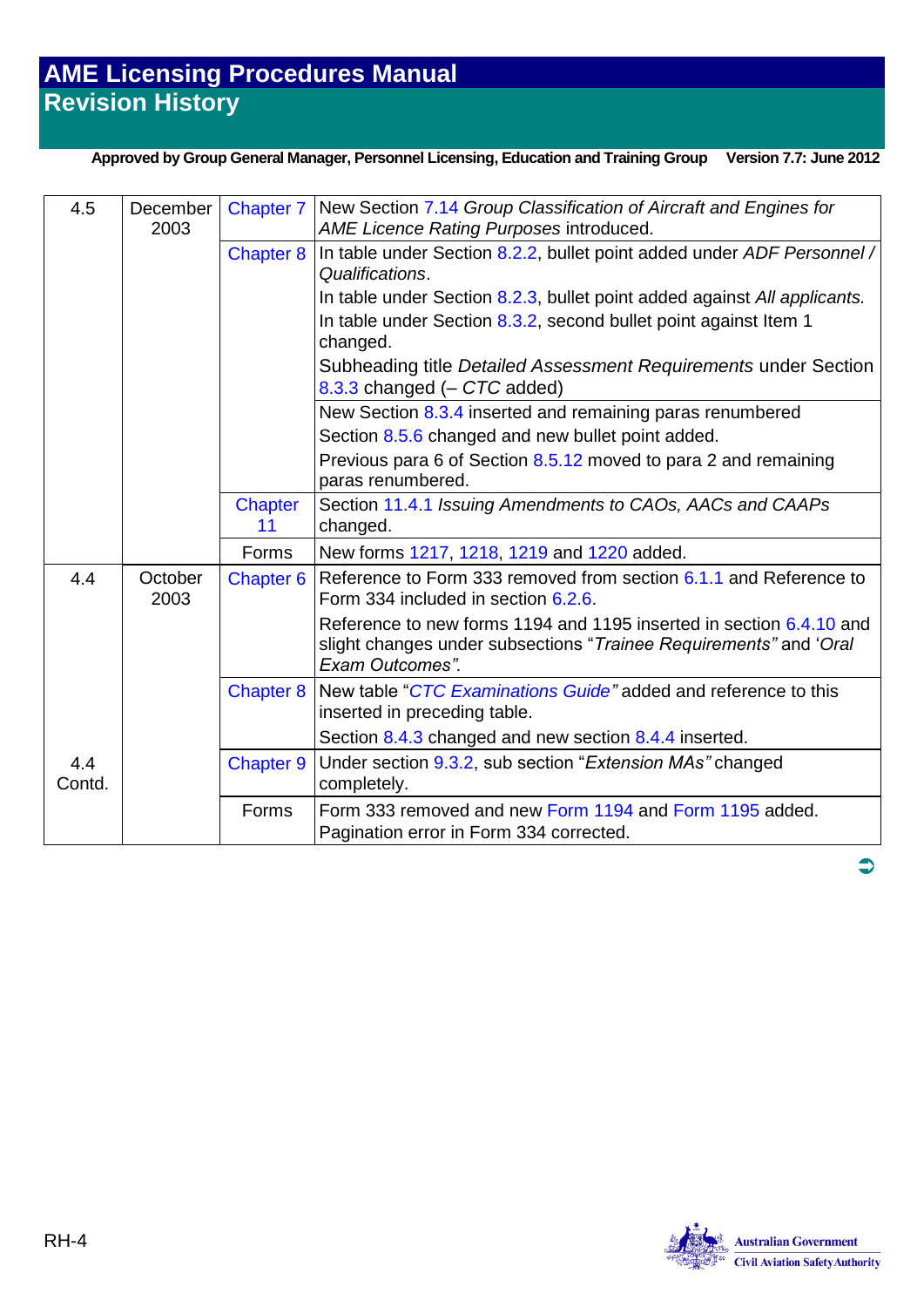**Approved by Group General Manager, Personnel Licensing, Education and Training Group Version 7.7: June 2012**

| 4.3 | August<br>2002 | Entire<br>manual<br>Forms | Version 4.3 incorporates significant changes throughout the manual.<br>Particularly the following changes to responsibilities have been made<br>to reflect the current corporate structure:<br>Personnel Licensing Branch changed to Maintenance Personnel<br>Section<br>Airworthiness Branch changed to Maintenance Standards Branch<br>AMELS changed to Maintenance Personnel Section (MPS)<br>$\bullet$<br>Manager AMELS changed to Section Head MPS.<br>District Office changed to Airline or Area Office<br>Section 7.5.7 has been changed completely.<br>The following forms have changed: |
|-----|----------------|---------------------------|--------------------------------------------------------------------------------------------------------------------------------------------------------------------------------------------------------------------------------------------------------------------------------------------------------------------------------------------------------------------------------------------------------------------------------------------------------------------------------------------------------------------------------------------------------------------------------------------------|
|     |                |                           | Form 332 Specific Type Course Approval<br>Form 334 Specific Type Course Rough Working Sheet<br>Form 345 Application for CTC Assessment - Australian Defence<br><b>Force Personnel</b><br>Form 346 Application for CTC Assessment - Overseas Licence<br>Holders<br>Form 352 Application for Issue, change or Renewal of an Aircraft<br><b>Welding Authority</b><br>Form 374 Application for Initial Issue of or Additional Rating/s to an<br>AME Licence under the Terms of the TTRMA<br>Form 634 Application for Airworthiness Examinations                                                      |
|     |                |                           | The following are new forms:<br>Form 1118 Training Facility Visit Check Points<br>Form 1119 Practical Consolidation Training Course Approval -<br>Checklist.                                                                                                                                                                                                                                                                                                                                                                                                                                     |
| 4.2 | March<br>2002  | 9.6                       | Significant revision of section 9.6, Non-Destructive Testing Authority                                                                                                                                                                                                                                                                                                                                                                                                                                                                                                                           |
| 4.1 | March<br>2000  | <b>Form 353</b>           | Form 353 revised. The form shows the revision date 02/2000. No<br>revision required to the manual.                                                                                                                                                                                                                                                                                                                                                                                                                                                                                               |



 $\bullet$